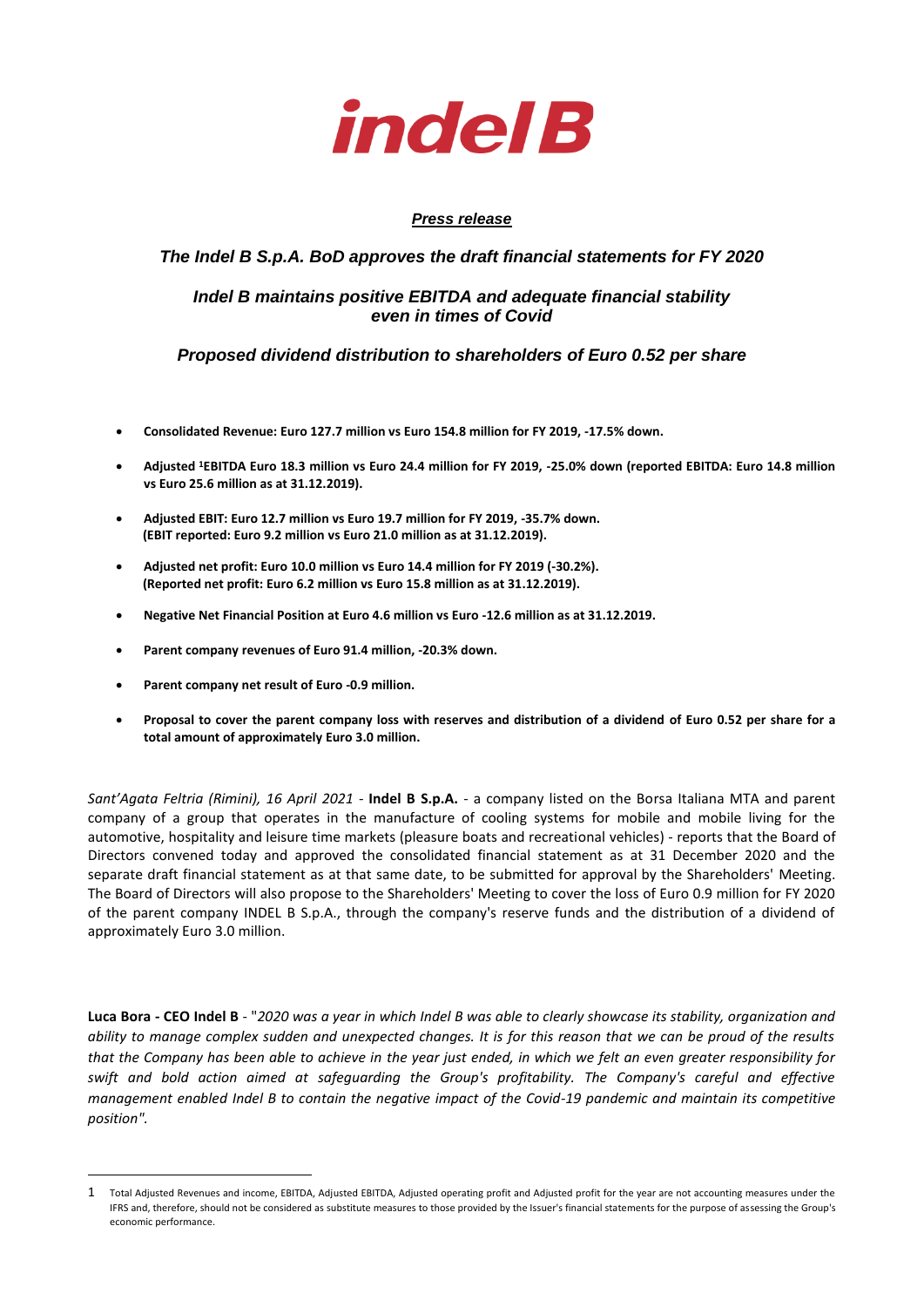# **Consolidated Total Revenues**

In FY 2020, the Indel B Group recorded Revenues of Euro 127.7 million, -17.5% down vs 2019 (Euro 154.8 million).

| (in thousands of Euro)             | <b>FY20</b> | %      | <b>FY19</b> | %    | Change                             | % change |
|------------------------------------|-------------|--------|-------------|------|------------------------------------|----------|
| Automotive                         | 69,588      | 58%    | 91,887      | 62%  | 22,299<br>$\overline{\phantom{0}}$ | $-24.3%$ |
| Hospitality                        | 10,189      | 8%     | 15,520      | 10%  | 5,331                              | $-34.3%$ |
| Leisure                            | 15,096      | 13%    | 13,709      | 9%   | 1,387                              | 10.1%    |
| Cooling Appl.                      | 7,122       | 6%     | 5,636       | 4%   | 1,486                              | 26.4%    |
| Components & Spare parts           | 18,269      | 15%    | 22,516      | 15%  | 4,247<br>$\overline{\phantom{0}}$  | $-18.9%$ |
| <b>REVENUES FROM PRODUCT SALES</b> | 120,264     | 100.0% | 149,268     | 100% | 29,004<br>$\overline{\phantom{0}}$ | $-19.4%$ |
| <b>Other Revenues</b>              | 4,017       | 3%     | 3,095       | 2%   | 922                                | 29.8%    |
| <b>SALES REVENUES</b>              | 124,281     | 80%    | 152,363     | 98%  | 28,082<br>$\overline{\phantom{a}}$ | $-18.4%$ |
| <b>Other Revenues</b>              | 3,416       | 3%     | 2,434       | 2%   | 982                                | 40.3%    |
| <b>TOTAL REVENUES</b>              | 127,697     | 100%   | 154,797     | 100% | 27,100<br>٠                        | $-17.5%$ |

Revenues from sales by market

The decrease in sales revenues in 2020, is mainly attributable to the Automotive (-24.3%), Hospitality (-34.3%) and Components & Spare Parts (-18.9%) markets segments, which were affected by the Covid-19 pandemic and its effects. In particular, the Automotive market downturn is attributable not only to the effects of the Covid-19 pandemic, but also to the negative cycle that affected the market itself, especially in the United States and Europe. The market, nonetheless, recorded a recovery in sales in the second half of the year.

Against market trend, the Leisure segment was up by 10.1% and the Cooling Appliances segment was up by 26.4%. More specifically, the Marine market was the main driver of Leisure products performance. Marine market sales increased both thanks to good segment performance and greater penetration of the nautical market. The RV market segment also had an upward trend.

The Cooling Appliances market segment shows an increase in Revenues, mainly deriving from new orders in the Home market segment, namely, portable wine cellars and new orders for cooling appliances for milk refrigeration.

As regards the reclassification by sales channels, the OEM<sup>2</sup>(Original Equipment Manufacturer) channel indicated a decrease in Revenues of 22.9%, equal to Euro 58.5 million. The AM<sup>3</sup> (After Market) channel had a decrease in Revenues of 13.3%, for a total of Euro 43.4 million, whilst the Others sale channel recorded a decrease of 21.2%, or Euro 18.4 million vs Euro 23.4 million booked for the same period in 2019.

The geographical spread for FY 2020, indicated approximately 68.7% of the Group's "Revenues from product sales" from outside of Italy, with 21.8% coming from outside of Europe, thereby confirming Indel B as a global company. In 2020, the incidence of each area on total revenue did not change significantly, remaining in line with FY 2019.

The greatest change is shown in Revenues from the Americas (-30.3%), whose value drops from Euro 32.1 million in 2019 to Euro 22.3 million in 2020, with an incidence on revenues going from 21.5% to 18.6%. Here too, the downturn was due to the effects of the Covid 19 pandemic and the negative cycle affecting the Automotive market segment.

Revenues generated in Europe (excluding Italy), also decreased compared to the last FY (-19.8%), going from Euro 70.5 million in 2019 to Euro 56.6 million (keeping the percentage of total revenues substantially unchanged at

*<sup>2</sup> OEM Original Equipment Manufacturer. Customer segment that purchases third party manufacturer components specifically designed for use in the products sold or finished products, which are therefore marketed under own brand. The OEM channel is transversal to all markets.*

*<sup>3</sup> The AM (After Market) Sales channel is characterized by the manufacture of goods developed, not according to customized projects commissioned on specific customer request, but rather intended for marketing under own brand, or under the "ISOTHERM" brand owned by Indel Webasto Marine, by Indel B.* 

Share capital Euro 5,842,000 fully paid-up - Economic and Administrative Index (REA) RN - 312757 - Companies House - VAT no./Tax code 02037650419 - International Standard Organization Code IT02037650419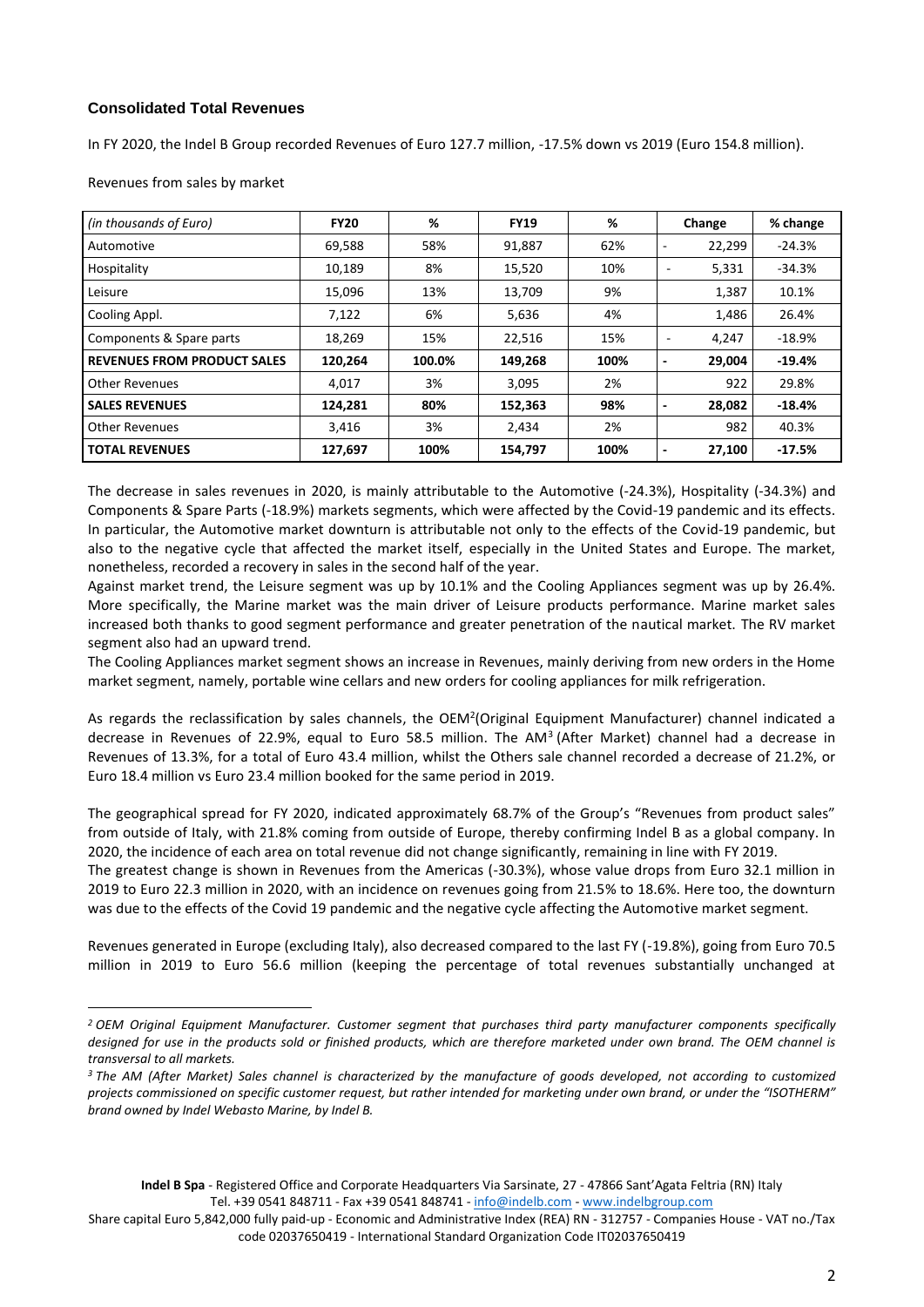approximately 47.0%). The decrease is attributable to the decline in the Automotive, Hospitality and Components & Spare parts markets, partly offset by the increase in the Leisure and Cooling Appliances markets.

Italy, as well as Europe, recorded a decrease in revenues (8.7%) from Euro 41.2 million in 2019 to Euro 37.6 million in 2020, but an increased incidence on total revenues from 27.6% for the last FY to 31.3% in 2020.

In the Rest of the World, "Revenues from product sales" dropped by 31.3%, going from Euro 5.5 million in 2019 to Euro 3.8 million in 2020.

Other Revenues go from Euro 3.1 million in 2019 to approximately Euro 4.0 million in FY 2020, following higher sales volumes of new molds, set off by lower charge-back of duties to certain American customers and incurred by the Company, as introduced by the American Administration for products manufactured in China and sold in the USA.

#### **Analysis of the Group's economic, equity and financial performance**

#### EBITDA and Adjusted EBITDA

The EBITDA decreased by Euro 10.1 million from Euro 25.6 million in FY as at 31 December 2019 to Euro 14.8 million in the current FY (-42%). In percentage terms, the Ebitda Margin drops from 16.6% in FY 2019 to 11.6% in FY 2020. The reduction in EBITDA was due, in addition to the contraction in sales as a result of the pandemic, to non-recurring items, of which Euro 4.7 million related to the write-down of the investment in the Brazilian company Elber Industria de Refrigeracao.

The Adjusted EBITDA, net of non-recurring items, decreased by Euro 6.1 million, going from Euro 24.4 million in FY 2019 to Euro 18.3 million in FY 2020 (-25%) and as a percentage of Adjusted Total Revenue, going from 15.8% in FY 2019 to 14.5% at 31 December 2020, substantially in line with the previous year.

#### EBIT and Adjusted EBIT

The EBIT - "Operating profit" dropped by Euro 11.8 million (-56.3%), from Euro 21.0 million in the FY ended 31 December 2019, to Euro 9.2 million in the FY ended 31 December 2020.

The EBIT Margin decreased from 13.6% for the FY ended 31 December 2019 to 7.3% for the year ended 31 December 2020. The decrease in EBIT is due in part to an increase of Euro 0.9 million for "Depreciation, provisions and writedowns".

The Adjusted EBIT for FY 2020 is Euro 12.7 million, down by Euro 7.0 million vs Euro 19.7 in FY 2019 (-35.7%). The EBIT Margin decreased from 12.8% for the FY ended 31 December 2019 to 10.1% for the FY ended 31 December 2020.

## Net profit and adjusted net profit

The Indel B Group closed FY 2020 with a Net Profit of approximately Euro 6.2 million with a decrease of Euro 9.6 million (-60.7%) vs Euro 15.8 million in the year 2019, with an incidence on Total Revenues of 4.8% (10.2 in the FY 2019)

Adjusted Operating Income, net of non-recurring items, was Euro 10.0 million in the year ended 31 December 2020, vs Euro 14.4 million in the same period in 2019, with an incidence on Adjusted Total Revenues incidence of 8.0% (9.3% in FY 2019).

## Net financial position

The Net Financial Position at 31 December 2020 was negative Euro 4.6 million, a significant improvement (Euro 8.0 million) compared to Euro -12.6 million at 31 December 2019.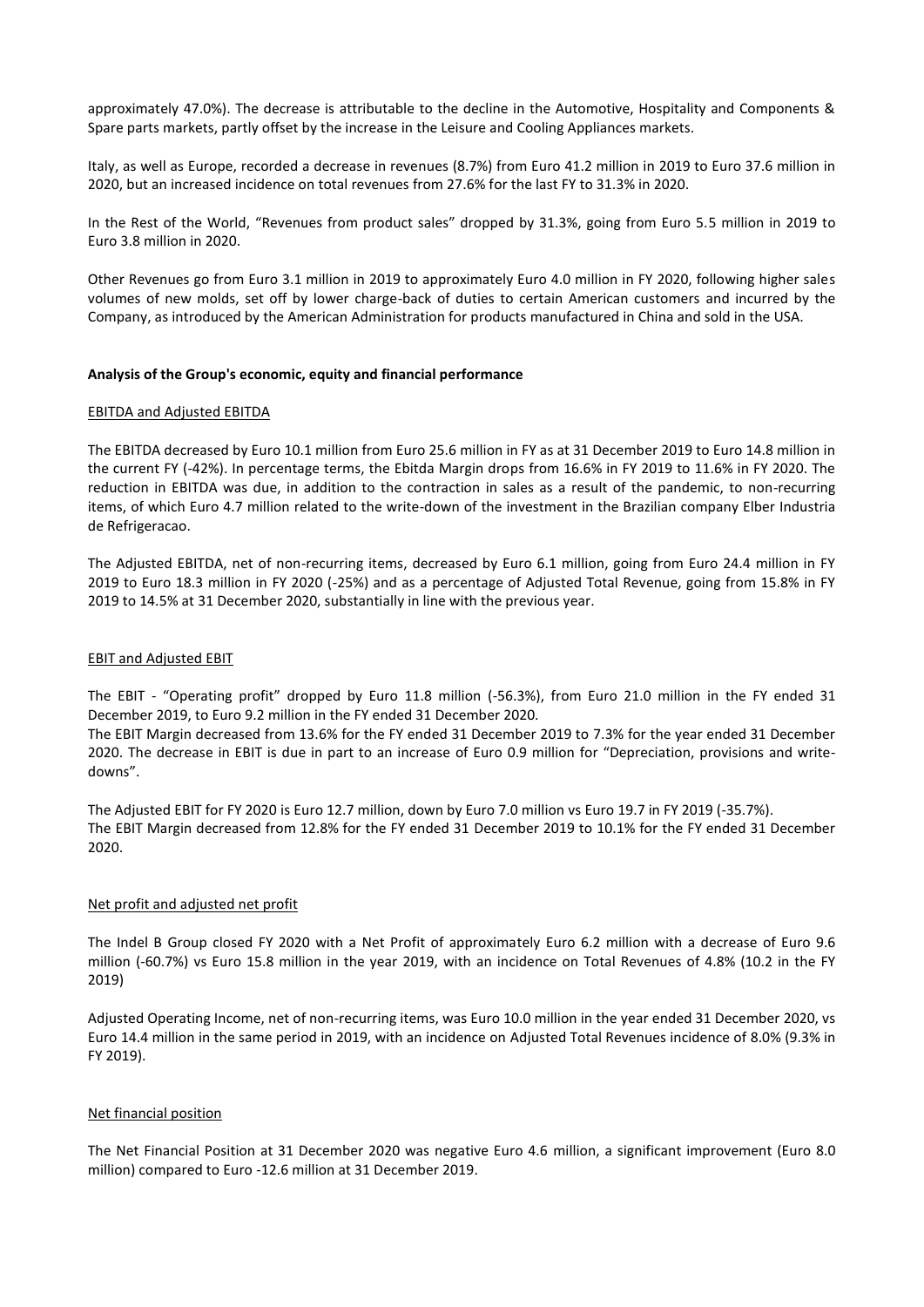## **Annual financial statement of the parent company, Indel B S.p.A.**

The Board of Directors has also approved the draft 2020 annual financial statement of the parent company, Indel B S.p.A.

In FY 2020, the Company recorded revenues of Euro 91.4 million, 20.3% down vs Euro 114.7 million booked in FY 2019.

The Adjusted EBITDA at 31 December 2020 is Euro 10.7 million vs Euro 17.9 million for FY 2019, about -40% down. The Reported EBITDA amounted to Euro 11.9 million compared to Euro 17.3 million in FY 2019 (-31%).

The Adjusted EBIT comes to Euro 7.4 million vs Euro 15.6 million in FY 2019, about -53% down. Reported EBIT amounted to Euro 0.3 million down from Euro 16.7 million in 2019 (-98%).

Net Adjusted Profits are Euro 6.5 million, -47% down vs Euro 12.4 million in FY 2019. Reported Profits are Euro -0.9 million vs Euro 13.9 million in FY 2019.

The worsening is mainly due to a drop in revenues as well as higher provision funds in 2020 as compared to 2019, and foreign currency exchange gains deriving from the earn-out payable amount arising from the acquisition of the Brazilian company and expressed in BRL.

The Indel B S.p.A. Statement of Financial Position reports a Shareholders' Equity of Euro 80.9 million, vs Euro 82.5 million in FY 2019, and a negative Net Financial Position of Euro -8.6 million vs NFP of Euro -12.9 million as at 31 December 2019. Other financial payables include an earn-out amount of Euro 3.8 million for the acquisition of Elber for the period 2018-2021 and a payable of Euro 2.8 million for right of use.

#### **Significant events after 31 December 2020**

In January, the subsidiary company Autoclima S.p.A. acquired 100% of the shares of the French company Electric Station Climatisation SA, which operates in the development, production and marketing of air-conditioning systems for motor-vehicles.

The industrial transaction, which is strategic for the Indel B group, will allow Autoclima to expand and consolidate its commercial presence in the Automotive segment on the French market, targeting After Market clients.

## **Covid Information Disclosure**

With reference to the Consob document "COVID 19 - measures to support the economy, please pay special attention to the information disclosures to be provided with reference to the 2020 financial statements drafted based on the Italian Civil Code and on national accounting standards and addressed to the issuers of financial instruments that are widely distributed pursuant to Art. 116 of Legislative Decree no. 58/98 Consolidated Law on Finance ("TUF")", the following should be noted.

The company has adopted measures and provisions aimed at containing the possible spread of the virus and to safeguard the health of its employees who have been involved, as applicable and required, in the smart working programme, in line with government regulations on the management of work spaces. Many employees and collaborators have been able to return to their offices and work areas thanks to the implementation of company protocols that warrant full compliance with current anti-Covid regulations. With regard to the Covid-19 pandemic, the situation within the Group companies is generally under control. During the periods imposed by the lockdown, the company made use of the "Covid-19 Deroga" measures relating to the "Cassa Integrazione Guadagni" pursuant to art. 22 of Law Decree no. 18 of 2020 converted into Law no. 27 of 2020 by the Ministry of Labour, a governmental measure of extraordinary redundancy payments for the sole production units located in Emilia Romagna. However, no elements or circumstances are foreseen that could have a significant impact on the performance of production activities. On the basis of the economic and financial results for 2020 and in light of the above, the Company does not foresee any particular criticalities in the development of its business.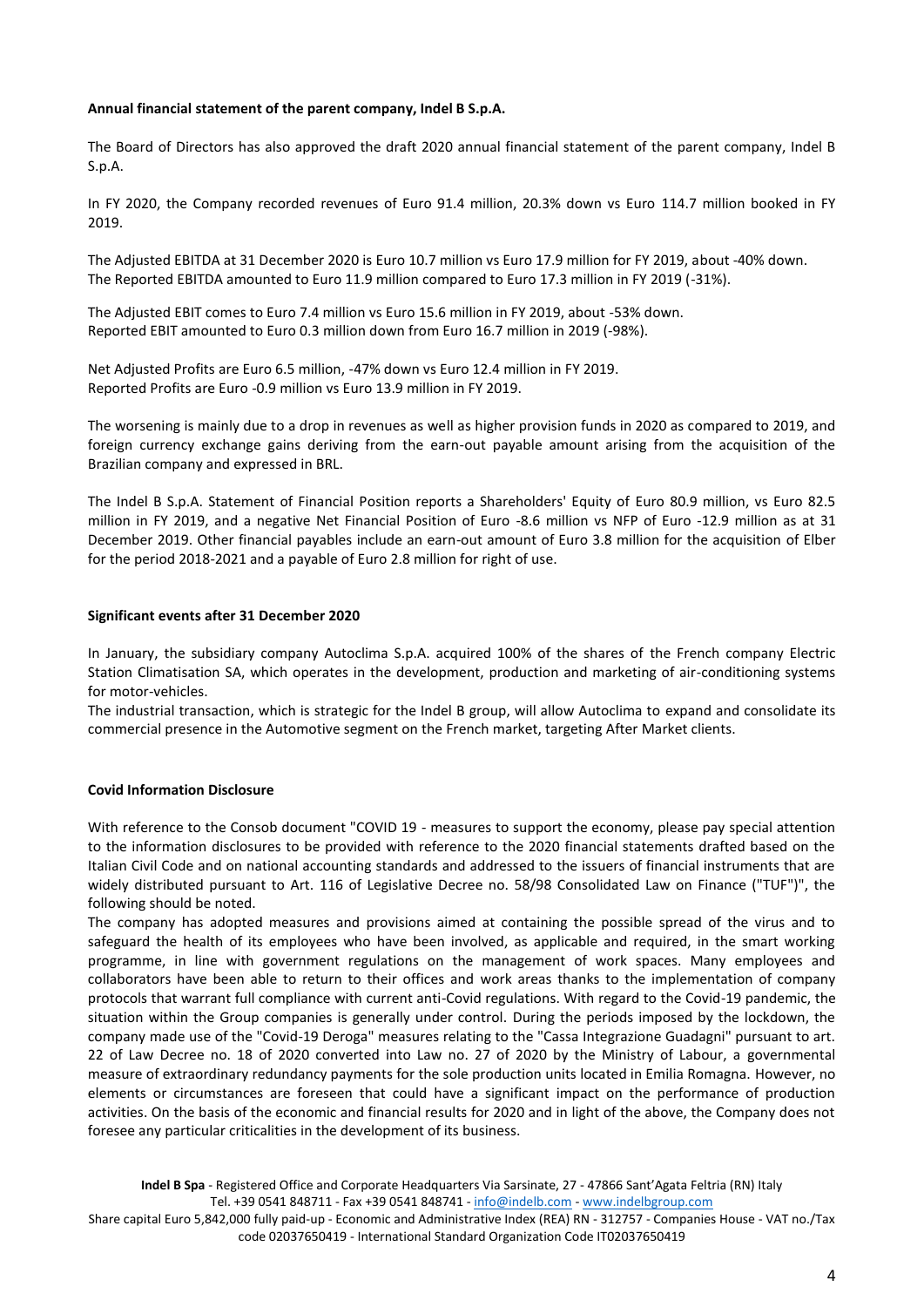#### **Business Outlook**

During the period immediately before and after closing of half-year of 2020, a generalized increase in the turnover forecasts by Automotive OEM clients was noted. These improvements, in many cases double-digit improvements, especially for those customers who had suffered the greatest declines in the first half of the year, are a positive and important signal for the Group. The extremely positive trend in the leisure market is continuing and does not seem to have been adversely affected by the Covid pandemic. Remaining among the markets with positive signals, we continue to record a certain dynamism of the Group's customers for some products in the "Cooling Appliances" market segment. This specific temporary situation is in line with the current positive period of the largest household appliances market and kitchens market.

If the above markets show positive signs, the Hospitality market is concurrently still showing signs of weakness, but the company is confident that there could be an initial recovery already in the coming months. The pandemic has had a major impact on people's movements, both for tourism and work-related reasons, and until we will be able to go back to normal, these markets will continue to suffer.

The situation is therefore clearly very dynamic and very different between the various markets on which the Company operates.

During the second half of 2020, the attention of the Group's management team and directors focused not only on turnover, but also on the reduction of costs and on the capacity of group companies to "generate cash", as well as on seeking to make the most of certain possible opportunities that, even during a pandemic, certain markets seem able to offer. This will also be the case in the first half of the year, during which we will continue to constantly monitor the situation in order to be able to adjust, wherever necessary, the action already taken to preserve the company's financial health.

In this regard, the starting position is important, which sees the Group's companies almost entirely in debt and with turnovers in previous years that have been growing strongly, therefore, in the absence of abnormal situations and if the current market conditions will hold stable, Indel B expects the Company's business to continue to grow even in these difficult economic times.

## **OTHER RESOLUTIONS OF THE BOARD OF DIRECTORS**

## **Proposal to authorize the purchase of treasury shares**

The Board of Directors also resolved to submit to the Shareholders' Meeting a proposal to authorize the purchase and disposal of treasury shares, subject to revocation, for the part not executed, of the previous resolution authorizing the purchase and disposal of treasury shares adopted by the Shareholders' Meeting of 27 May 2020, for a period of 18 months, in compliance with applicable EU and national regulations.

Authorization is requested for the purchase of treasury shares, in one or more transactions, up to a maximum number which, taking into account the Indel B shares held from time to time in the portfolio by the Company and its subsidiaries, does not exceed one fifth of the Company's share capital, or a maximum total value of Euro 3.3 million.

The Board of Directors resolved to propose to the BoD meeting that Treasury shares be purchased on the regulated markets and that the purchase price shall be no higher or lower than 10% of the official stock market shares price as recorded by Borsa Italiana S.p.A., in the session prior to each individual transaction and in any case in compliance with the terms and conditions set out under applicable Italian and European Community legislation and market practices admitted and in force at the time.

Finally, it should be noted that, as of today, the Company holds 129,000 treasury shares in its portfolio, equal to 2.21% of the share capital.

#### **Investor Relator Appointment**

The Board of Directors resolved to appoint Elisabetta Benazzi as Investor Relator to replace Mirco Manganello, who continues to act as the company's CFO.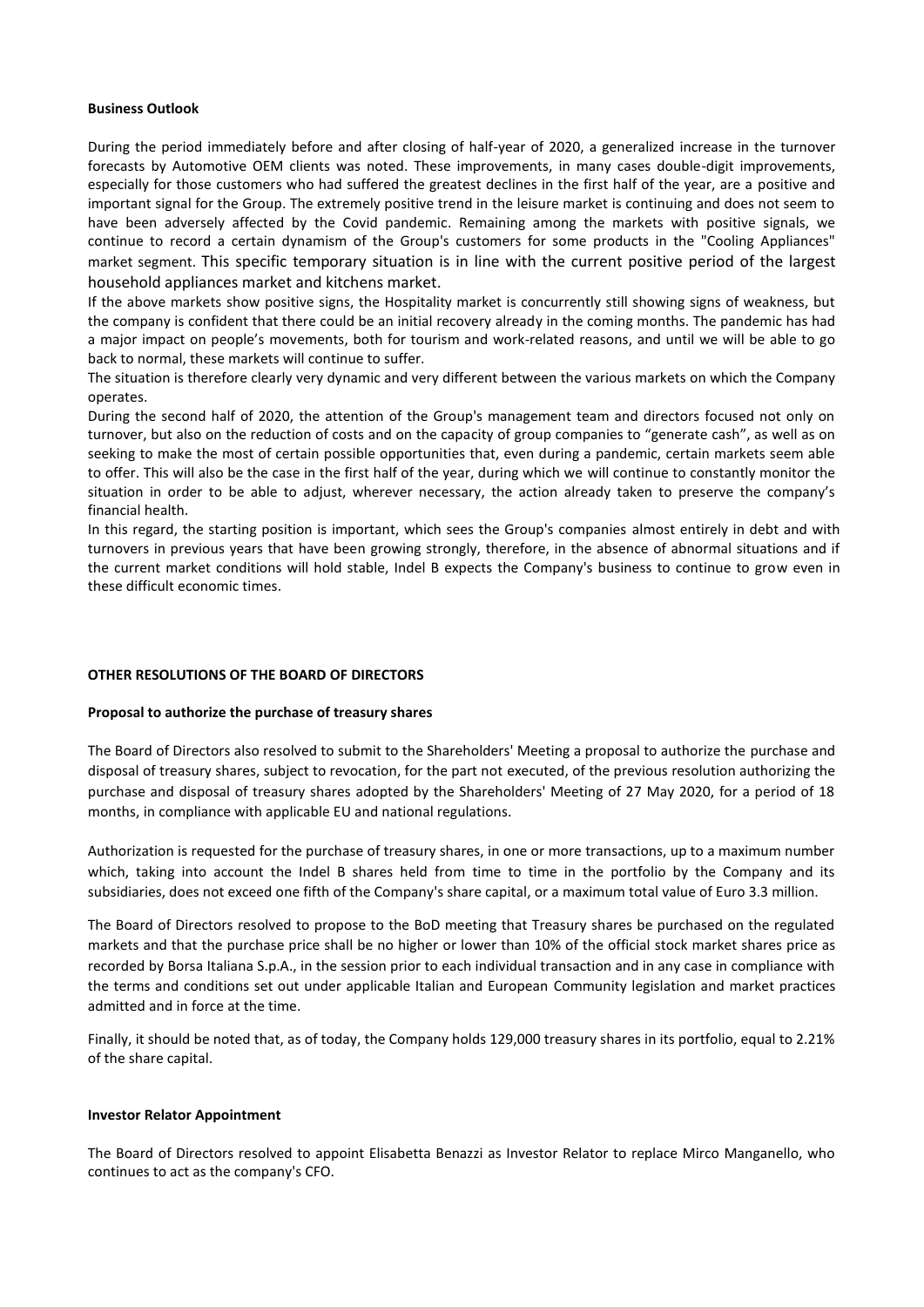# **Assessment of the requirements of independent directors and assessment of the requirements of integrity and professionalism of the members of the Board of Statutory Auditors**

The Board of Directors ascertained that the directors Graziano Verdi and Fernanda Pelati meet the independence requirements pursuant to the criteria set forth in Article 2 of the Corporate Governance Code and Article 148, Section 3, of the Uniform Financial Code, as cited in Article 147-*ter*, Section 4, of the Consolidated Law on Finance (TUF), based on communications provided by the interested parties and other information available to the Board of Directors, and also having ascertained that they meet the requirements of experience in risk management and compensation policies;

The Board of Directors has also ascertained that the members of the Board of Statutory Auditors meet the requirements of integrity and professionalism required by the article of the Consolidated Law on Finance (TUF) and the implementing regulation adopted by Ministry of Justice Decree no. 162/2000, based on communications from the interested parties and other information available to the Board, and has acknowledged the results of the evaluations carried out by the Board of Statutory Auditors regarding the existence of the independence requirements. The Board of Directors resolves to disclose to the market the assessments made, including them in the Corporate Governance Report.

## **Approval of the Report on Corporate Governance and Ownership Structure**

The Board of Directors resolves to approve the report on corporate governance and ownership structure 2020, as prepared by the Company in accordance with Art. 123-*bis* of the Consolidated Law on Finance (TUF) and Art. 89-*bis* of Consob Regulation 11971/1999.

## **Consolidated non-financial statement.**

The Board of Directors also approved, as part of the Report on Operations, the non-financial statement for the year 2020 pursuant to Legislative Decree no. 254/2016.

## **Approval of the Remuneration Report**

The Board of Directors resolves to approve the Annual Remuneration Report prepared in accordance with the provisions of Art. 123-*ter* of the Consolidated Law on Finance (TUF) and Art. 84-*quater* of Consob Regulation 11971/1999, as well as, by way of self-regulation, in accordance with Art. 5 of the Corporate Governance Code.

## **Adoption of the Corporate Governance Code**

The Board of Directors resolves to adopt the new Corporate Governance Code, published in January 2020, as of FY 2021 and to include in the Corporate Governance Report, to be published during 2022, all the information as well as the methods of application of the Code according to the "comply or explain" principle.

#### **Appointment of the Executive Director in charge for supervising the internal control system functionality**

The Board of Directors resolves to confirm the appointment of Mr. Luca Bora and Mr. Antonio Berloni, as Executive Directors in charge, to supervise the functionality of the internal control system within their respective scope, as indicated above, assigning them the tasks described in the Corporate Governance Code.

#### **Update of the internal dealing procedure**

The Board of Directors, following the need to transpose certain provisions of the(EU) 2019/2115 Regulation, which came into force on 1 January 2021 and which amended, in particular, Article 19, paragraph 3 of the "market abuse"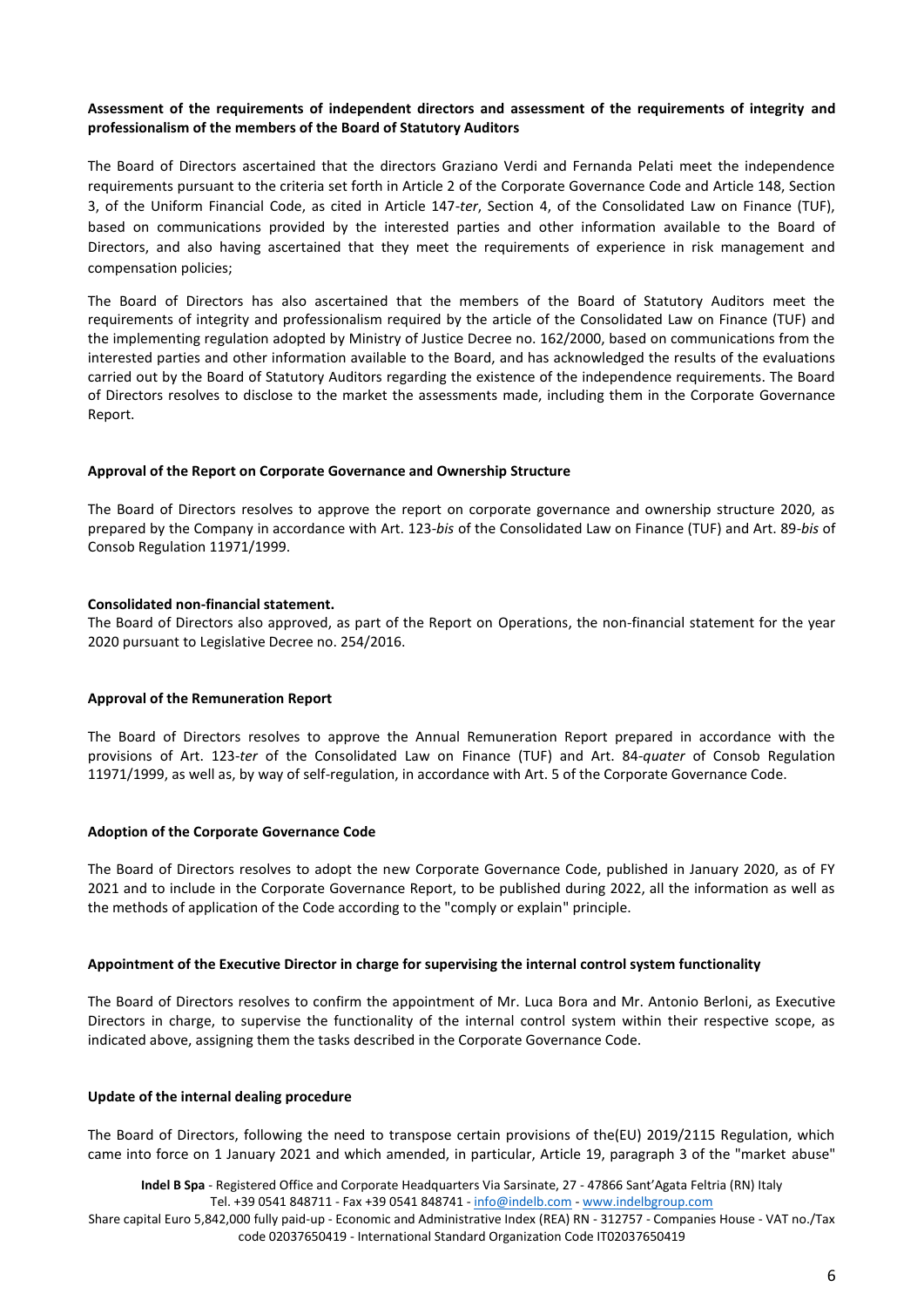regulation, resolves to approve the proposed amendments to the Internal Dealing Procedure and to approve the new text thereof, as illustrated and acquired in the Company's records.

#### **Update 231 Model**

The Board of Directors approved the revisions of 231 Model and its attachments.

#### **Convening of the Shareholders' Meeting**

The Board of Directors resolved to convene the Ordinary Shareholders' Meeting, in a single call on 21 May 2021, to decide on the approval of the consolidated financial statements as at 31 December 2020 and the draft financial statements as at the same date; on the allocation of profit; on the approval of the Group's remuneration policy and on the report on remuneration paid as well as on the adoption of the plan for the purchase and disposal of treasury shares, subject to revocation of the previous one.

The Meeting was called by the appointed representative, pursuant to Article 135-*undecies* of the Consolidated Law on Finance (TUF), to exercise voting rights, in application of the Prime Ministerial Decrees of 8 March 2020 and 9 March 2020, the so-called "Cura-Italia" (Cure Italy), which prohibits any movement of people on the national territory and any form of assembly of individuals in public places, or in places open to the public, in compliance with the various COVID-19 anti-contagion measures and will indicate the provisions set forth for the parties with voting rights, and representation and attendance in the meeting will be also explained.

The relevant notice of call of the Shareholders' Meeting will be published and made available on the Company's website and at the centralized storage mechanism, where the explanatory reports to the Shareholders' Meeting on the proposals concerning the items on the agenda will also be made available to the public, in accordance with the terms and procedures provided for by law

## **Allocation of Operating Result/Losses Coverage/Dividend Distribution**

The Board of Directors will propose to the Shareholders' Meeting, called for 21 May 2021 in a single call, to cover the FY loss of Euro 0.9 million through the use of the Company's reserve funds, observing the provisions of Art. 2430 of the Italian Civil Code as well as the distribution of a dividend of Euro 0.52 per share, observing the provisions of Art. 2357-*ter* of the Italian Civil Code, with payment date on 28 May 2021 (detachment of coupon no.3 in the Stock Exchange on 26 May 2021 and with record date on 27 May 2021.

\* \* \* \* \* \* \* \* \*

The Manager appointed to draft the company accounting documents, Mirco Manganello, declares in accordance with Article 154 *bis*, paragraph 2 of the Consolidated Law on Finance (TUF) that the accounting disclosure notice contained in this release coincides with the results of the documents, books and accounting entries.

Please note that the data of the financial statements relative to FY 2020 given in this release has not yet been fully audited by the independent auditing firm.

#### **Document filing**

All of the Shareholders' Meeting documents will be made available to the public within the deadline as provided by law, at the Company's office at the Italian Stock Exchange Office (Borsa Italiana), on the Consob-authorized storage device "1info" [\(www.1info.it\)](file:///C:/Users/paols/AppData/Local/Microsoft/Windows/INetCache/Content.Outlook/QB1LYT4T/www.1info.it) and the dedicated sections of the website: [www.indelbgroup.com.](file:///C:/Users/paols/AppData/Local/Microsoft/Windows/INetCache/Content.Outlook/QB1LYT4T/www.indelbgroup.com) All other documents and information on the shareholders' meeting will also be made available on the company's website.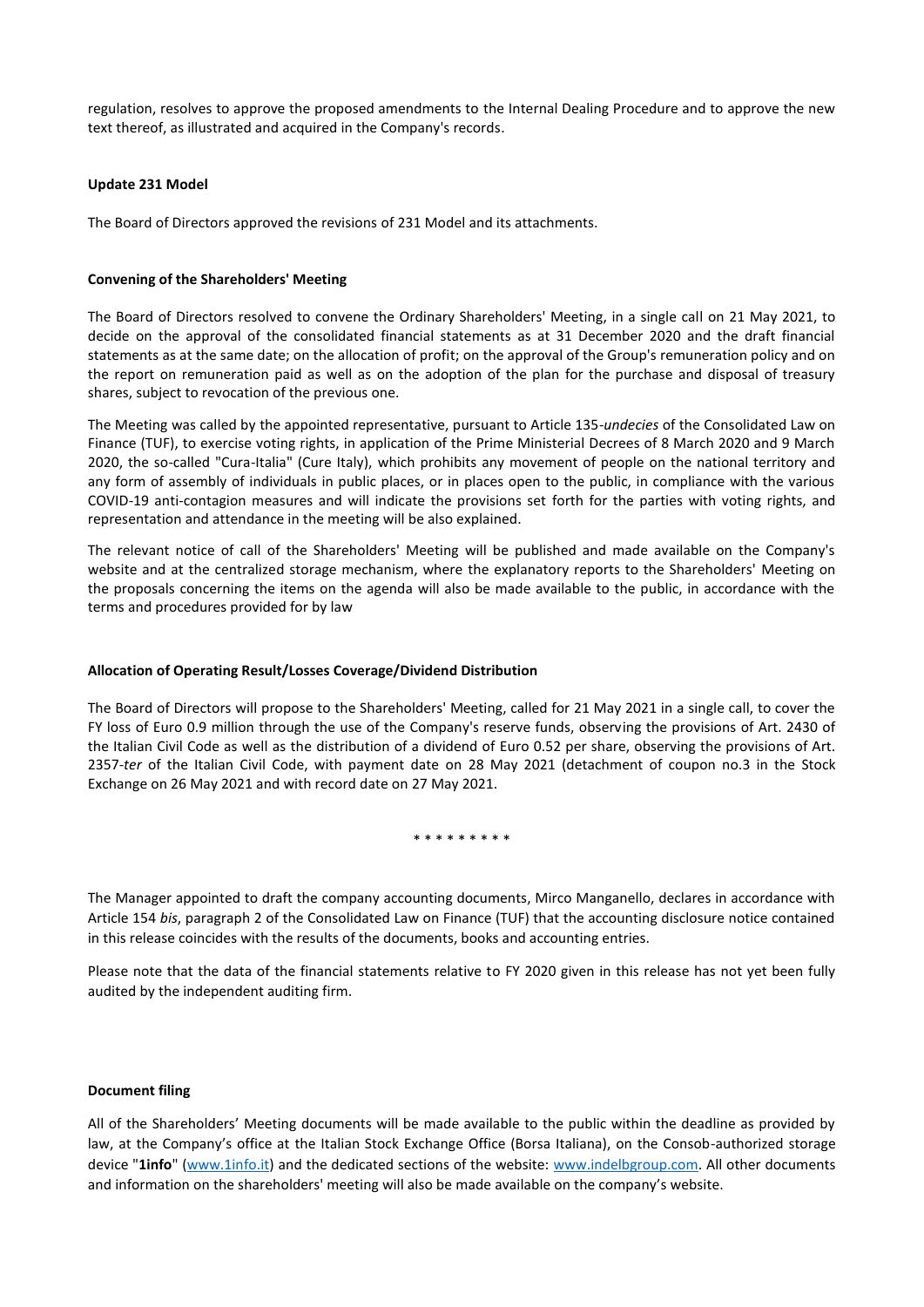# **CONFERENCE CALL**

*On Thursday, 16 April 2021, at 4:00pm (CET) - 2:00pm (GMT) - 10:00am (EST), a conference call will be held with the financial community to discuss the Group's 2020 economic-financial results. You may join the conference by dialing the following telephone numbers: from Italy + 39 02 805 88 11, from the United Kingdom + 44 121 281 8003, from the USA +1 718 7058794 - USA (toll-free number) +1 855 2656959.*

*Before the telephone conference, the presentation slides can be downloaded from the Investor Relations page of the Indel B website [http://www.indelbgroup.com/en/presentations](http://www.indelbgroup.com/en/en/presentations)*

\* \* \* \*

*Indel B S.p.A. is a company listed on the MTA segment of Borsa Italiana (the Italian stock exchange) and is controlled by AMP.FIN S.r.l., in turn held entirely by the Berloni family. Indel B S.p.A. heads an important Group that operates worldwide and has been active for the last 50 years in the mobile cooling sector applicable to the Automotive, Leisure time and Hospitality cooling segments. The Group also operates in mobile climate control, with specific reference to the Automotive market, represented by commercial vehicles, minibuses, ambulances, agricultural and earth-moving machinery, and in the Cooling Appliances sector, which mainly comprises cellars for storing wine and small refrigerators for storing milk. The company has a market cap of approximately Euro 150 million.*

# **Contact details**

| Elisabetta Benazzi<br>Bianca Fersini Mastelloni<br>Paolo Santagostino<br>+39 0541 848 784<br>+39 06.69923324; +39 336742488<br>+39 349 3856585<br>elisabetta.benazzi@indelb.com<br>b.fersini@polytemshir.it<br>paolo.santagostino@fast-com.it | <i>INDEL B</i><br>Controller & IR | <b>POLYTEMS HIR</b><br>IR and Financial Disclosures | <b>FAST-COM</b><br>Media Relations |
|-----------------------------------------------------------------------------------------------------------------------------------------------------------------------------------------------------------------------------------------------|-----------------------------------|-----------------------------------------------------|------------------------------------|
|-----------------------------------------------------------------------------------------------------------------------------------------------------------------------------------------------------------------------------------------------|-----------------------------------|-----------------------------------------------------|------------------------------------|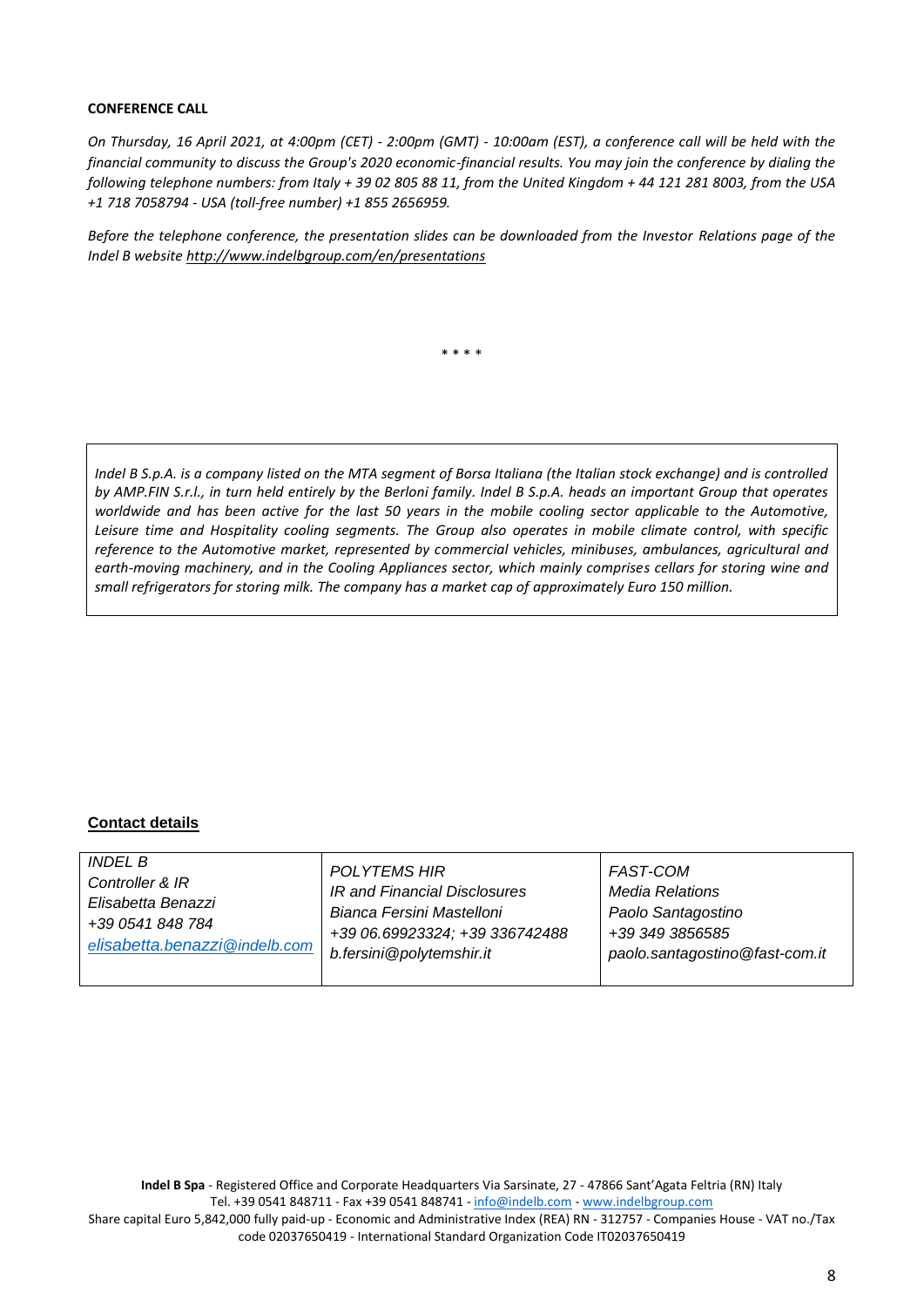# Attached:

- 1 Consolidated income statement
- 2 Consolidated statement of financial position
- 3 Consolidated statement of cash flows
- 4 Income statement of Indel B S.p.A.
- 5 Statement of financial position of Indel B S.p.A.
- 6 Statement of cash flows of Indel B S.p.A.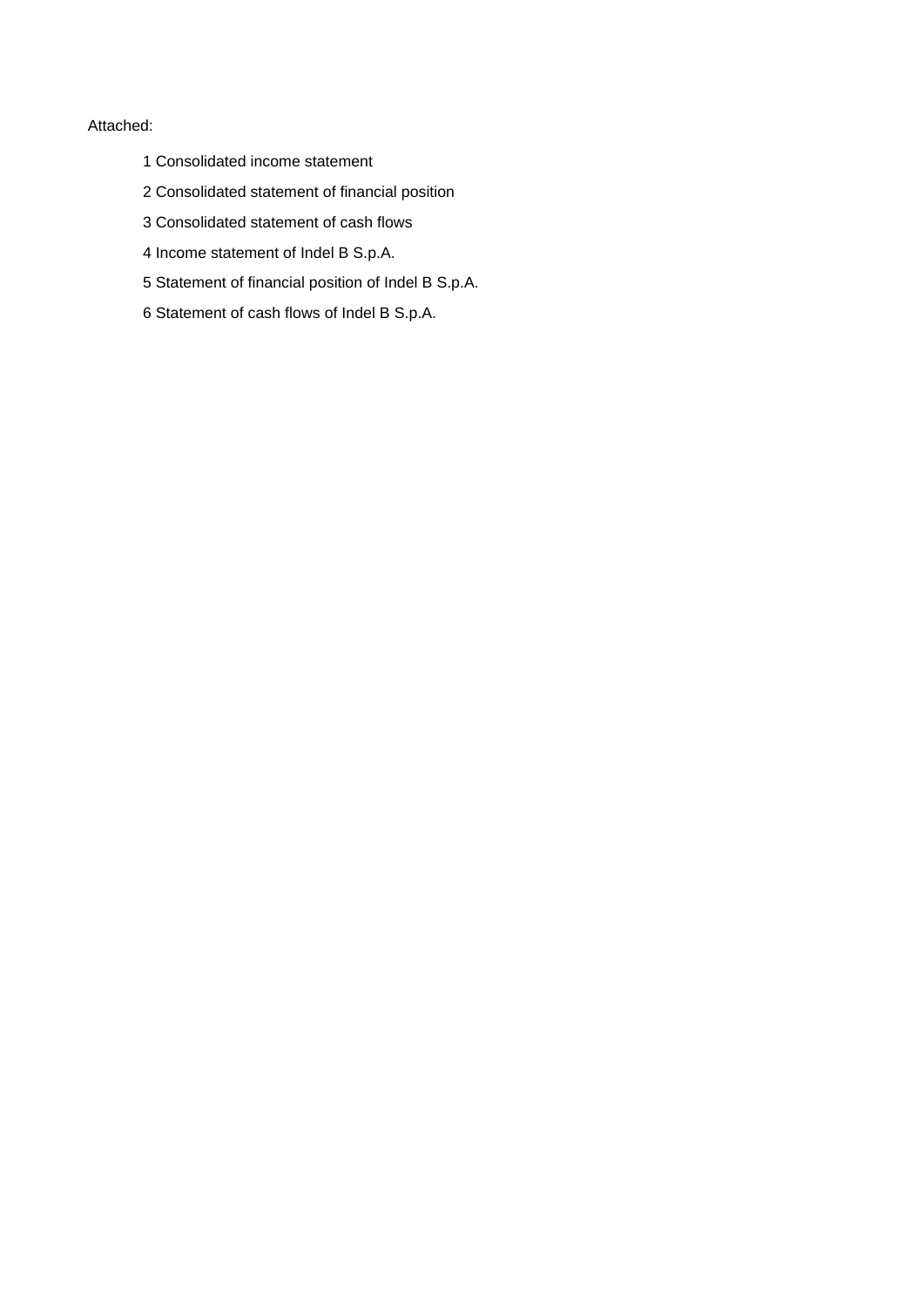# **Attachments:**

# **Table 1 - Consolidated income statement**

| (In thousands of Euro)                                                              | 31/12/2020 | %        | 31/12/2019 | %        | Var.      | % var.    |
|-------------------------------------------------------------------------------------|------------|----------|------------|----------|-----------|-----------|
| Revenues                                                                            | 124,281    | 97.3%    | 152,363    | 98.4%    | (28,082)  | $-18.4%$  |
| Other Revenues and Income                                                           | 3,416      | 2.7%     | 2,434      | 1.6%     | 982       | 40.3%     |
| <b>Total revenues</b>                                                               | 127,697    | 100.0%   | 154,797    | 100.0%   | (27,096)  | $-17.5%$  |
| Purchases and consumption of raw materials, semi-<br>finished and finished products | (70, 316)  | $-55.1%$ | (87,072)   | $-56.2%$ | 16,756    | $-19.2%$  |
| Costs for services                                                                  | (16, 851)  | $-13.2%$ | (19, 173)  | $-12.4%$ | 2,322     | $-12.1%$  |
| Payroll costs                                                                       | (22, 400)  | $-17.5%$ | (25, 675)  | $-16.6%$ | 3.275     | $-12.8%$  |
| Other operating costs                                                               | (1,595)    | $-1.2%$  | (810)      | $-0.5%$  | (785)     | 96.9%     |
| Share of net profit of investments accounted for<br>using the equity method         | (1,761)    | $-1.4%$  | 3,565      | 2.3%     | (5,326)   | $-149.4%$ |
| Amortization, provisions and depreciations                                          | (5,606)    | $-4.4%$  | (4,663)    | $-3.0%$  | (943)     | 20.2%     |
| <b>EBIT</b>                                                                         | 9,168      | 7.2%     | 20,969     | 13.5%    | (11, 801) | $-56.3%$  |
| Net financial income (expenses)                                                     | 105        | 0.1%     | (373)      | $-0.2%$  | 478       | $-128.2%$ |
| Income from (expense on) equity investments                                         |            | 0.0%     |            | 0.0%     |           |           |
| Pre-tax result                                                                      | 9,273      | 7.3%     | 20,596     | 13.3%    | (11, 323) | $-55.0%$  |
| Income taxes                                                                        | (3,076)    | $-2.4%$  | (4,825)    | $-3.1%$  | 1,749     | $-36.2%$  |
| <b>FY result</b>                                                                    | 6,197      | 4.9%     | 15,771     | 10.2%    | (9,574)   | $-60.7%$  |
| Minority Profit (Loss) for the FY                                                   | 9          | 0.0%     | 31         | 0.0%     | (22)      | $-71.0%$  |
| <b>Group FY result</b>                                                              | 6,188      | 4.8%     | 15,740     | 10.2%    | (9, 552)  | $-60.7%$  |
| Basic and diluted earnings per share (in Euro)                                      | 1.08       |          | 2.71       |          |           |           |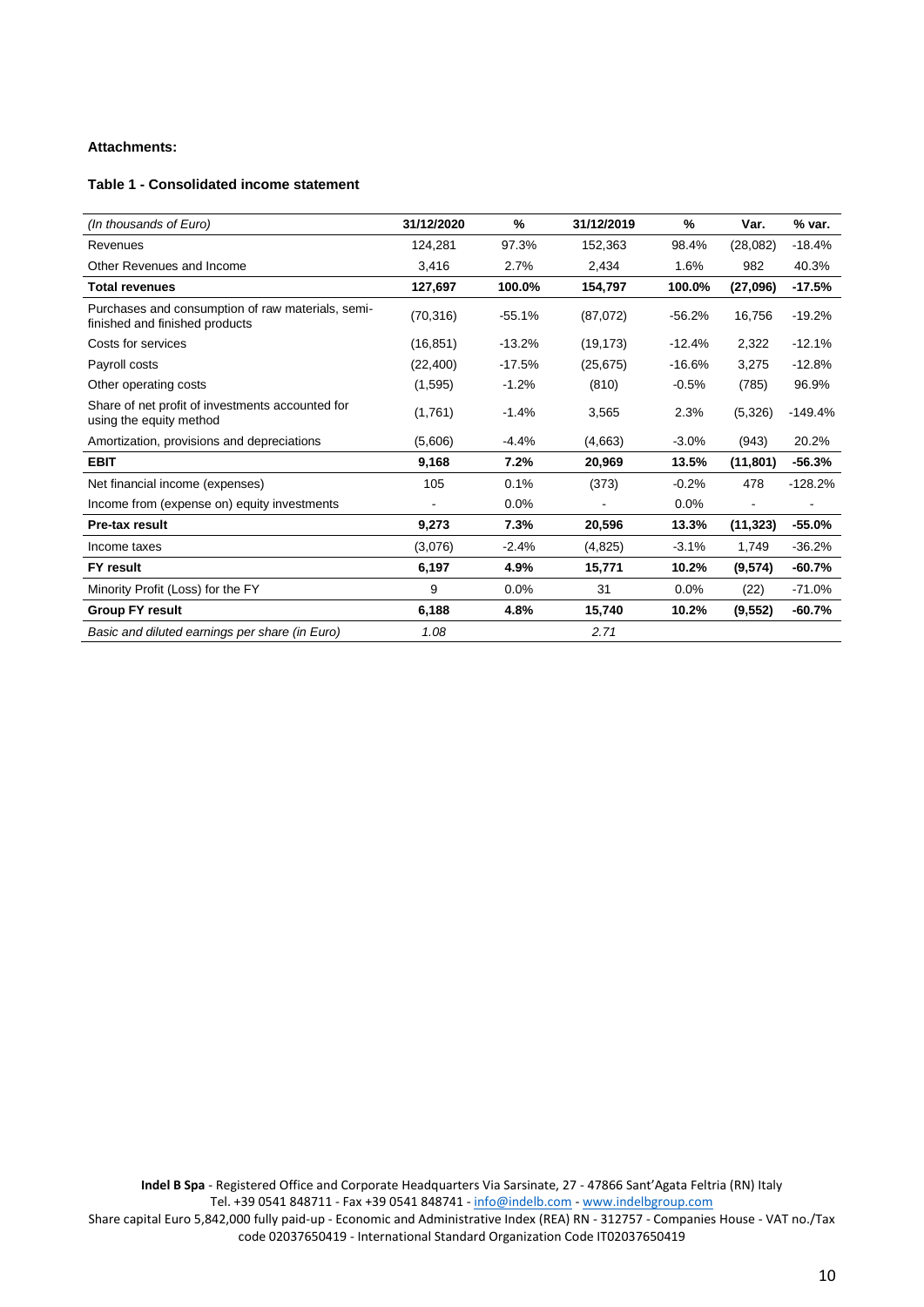# **Table 2 - Consolidated statement of financial position**

# **CONSOLIDATED BALANCE SHEET AND FINANCIAL POSITION**

| (In thousands of Euro)                              | 31/12/2020 | 31/12/2019     | Var.                         | % var.   |
|-----------------------------------------------------|------------|----------------|------------------------------|----------|
| <b>ASSETS</b>                                       |            |                |                              |          |
| <b>Non-current assets</b>                           |            |                |                              |          |
| Goodwill                                            | 8,527      | 8,527          |                              | 0.0%     |
| Other intangible assets                             | 7,382      | 8,852          | (1,470)                      | $-16.6%$ |
| Tangible assets                                     | 34,775     | 33,018         | 1,757                        | 5.3%     |
| Right of use                                        | 2,735      | 2,965          | (230)                        | $-7.8%$  |
| Equity investments measured using the equity method | 12,937     | 17,279         | (4, 342)                     | $-25.1%$ |
| Other investments                                   | 66         | 66             |                              | 0.0%     |
| Other receivables and non-current assets            | 267        | 91             | 176                          | 193.4%   |
| Deferred tax assets                                 | 794        | 1,169          | (375)                        | $-32.1%$ |
| <b>Total non-current assets</b>                     | 67,484     | 71,967         | (4, 483)                     | $-6.2%$  |
| <b>Current assets</b>                               |            |                |                              |          |
| Inventories                                         | 35,725     | 37,576         | (1,851)                      | $-4.9%$  |
| Trade receivables                                   | 28,729     | 26,786         | 1,943                        | 7.3%     |
| Available liquidity and equivalents                 | 43,094     | 20,880         | 22,214                       | 106.4%   |
| Income tax receivables                              | 1,306      | 526            | 780                          | 148.3%   |
| Other receivables and current assets                | 3,184      | 4,574          | (1,390)                      | $-30.4%$ |
| Available-for-sale assets                           |            | $\blacksquare$ | $\qquad \qquad \blacksquare$ | 0.0%     |
| <b>Total current assets</b>                         | 112,038    | 90,342         | 21,696                       | 24.0%    |
| <b>TOTAL ASSETS</b>                                 | 179,522    | 162,309        | 17,213                       | 10.6%    |
| <b>SHAREHOLDERS' EQUITY AND LIABILITIES</b>         |            |                |                              |          |
| <b>Shareholders' equity</b>                         |            |                |                              |          |
| Share capital                                       | 5,842      | 5,842          |                              | 0.0%     |
| Reserves                                            | 80,643     | 69,085         | 11,558                       | 16.7%    |
| FY result                                           | 6,188      | 15,740         | (9, 552)                     | $-60.7%$ |
| Total shareholders' equity                          | 92,673     | 90,667         | 2,006                        | 2.2%     |
| Net minority interest                               |            |                |                              |          |
| Minority interests in capital share and reserves    | 55         | 40             | 15                           | 37.5%    |
| Minority interests FY result                        | 9          | 31             | (22)                         | -71.0%   |
| Total net equity of minority interests              | 64         | 71             | (7)                          | $-9.9%$  |
| <b>Non-current liabilities</b>                      |            |                |                              |          |
| Provisions for risks and charges                    | 2,083      | 1,855          | 228                          | 12.3%    |
| Employee benefits                                   | 1,661      | 1,941          | (280)                        | $-14.4%$ |
| Non-current financial liabilities                   | 28,805     | 21,685         | 7,120                        | 32.8%    |
| Deferred tax liabilities                            | 2,431      | 2,738          | (307)                        | $-11.2%$ |
| Other non-current liabilities                       | 14         |                | 14                           | 0.0%     |
| <b>Total non-current liabilities</b>                | 34,994     | 28,219         | 6,775                        | 24.0%    |
| <b>Current liabilities</b>                          |            |                |                              |          |
| Trade payables                                      | 25,923     | 24,360         | 1,563                        | 6.4%     |
| Income tax payables                                 | 83         | 19             | 64                           | 336.8%   |
| <b>Current financial liabilities</b>                | 18,876     | 11,748         | 7,128                        | 60.7%    |
| Other current liabilities                           | 6,909      | 7,225          | (316)                        | $-4.4%$  |
| <b>Total current liabilities</b>                    | 51,791     | 43,352         | 8,439                        | 19.5%    |
| TOTAL SHAREHOLDERS' EQUITY AND LIABILITIES          | 179,522    | 162,309        | 17,213                       | 10.6%    |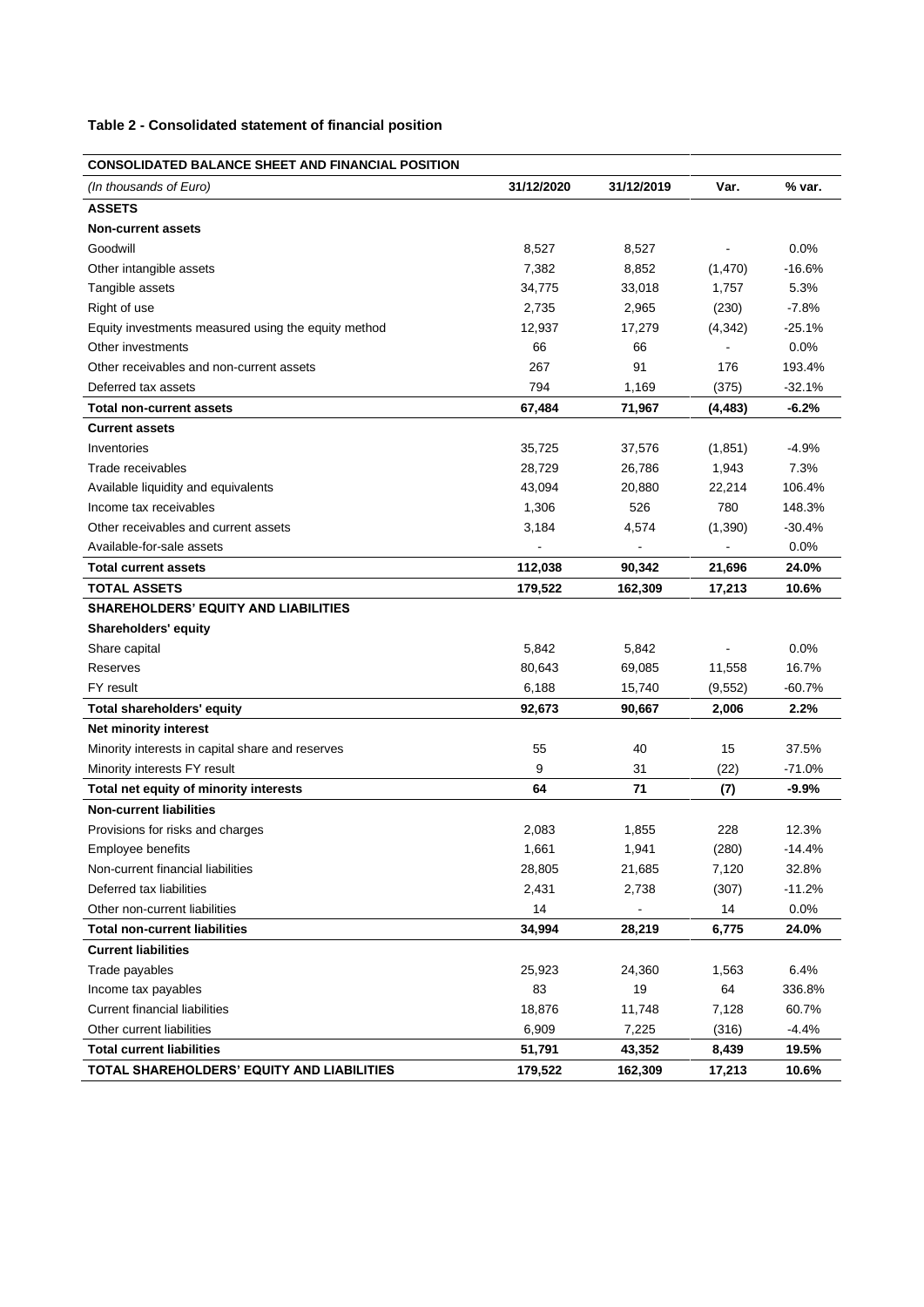#### **Table 3 - Consolidated statement of cash flows**

| (In thousands of Euro)                                                             | 31/12/2020 | 31/12/2019               |
|------------------------------------------------------------------------------------|------------|--------------------------|
| <b>OPERATIONS</b>                                                                  |            |                          |
| Pre-tax result                                                                     | 9,273      | 20,596                   |
| Adjustments for:                                                                   |            |                          |
| Amortization of tangible and intangible assets                                     | 4,416      | 4,318                    |
| Provisions for doubtful debt                                                       | 114        | 107                      |
| Provisions for risks and charges                                                   | 1,074      | 756                      |
| Provisions for obsolete warehouse                                                  | 48         | 115                      |
| Share of net profit of investments accounted for using the equity method           | 1,761      | (3, 565)                 |
| (Income)/Net financial expenses                                                    | 105        | 384                      |
| Income from equity investments                                                     |            |                          |
| Net exchange differences                                                           | 189        | (529)                    |
| Prepaid and deferred income tax                                                    |            | $\overline{\phantom{0}}$ |
| Other non-monetary components                                                      | (298)      | (250)                    |
| Cash flow from operations before changes to working capital                        | 16,682     | 21,932                   |
| Cash flow generated/(absorbed) by changes in working capital:                      | 1,808      | 1,031                    |
| - Trade receivables and other assets                                               | (1,506)    | (82)                     |
| - Inventories                                                                      | 1,803      | 1,690                    |
| - Trade payables and other liabilities                                             | 1,511      | (577)                    |
| Tax paid                                                                           | (3, 371)   | (6, 746)                 |
| Net financial expenses paid                                                        | (283)      | (139)                    |
| Use of provisions                                                                  | (716)      | (489)                    |
| Net currency exchange differences realized                                         | 213        | 583                      |
| Cash flow generated/(absorbed) by operations (A)                                   | 14,333     | 16,172                   |
| <b>INVESTMENTS</b>                                                                 |            |                          |
| Net investments in tangible and intangible assets                                  | (4,321)    | (8, 453)                 |
| Net investments in equity investments                                              |            |                          |
| Change in financial receivables                                                    |            |                          |
| FY cash flows for the for the acquisitions of subsidiaries                         |            | (2,402)                  |
| Dividends collected                                                                | 1,161      | 808                      |
| Cash flow generated/(absorbed) by investments (B)                                  | (3, 160)   | (10, 047)                |
| <b>FINANCING</b>                                                                   |            |                          |
| Stipulation of mortgages and loans                                                 | 30,507     | 8,000                    |
| Repayment of mortgages and loans                                                   | (13, 419)  | (6, 171)                 |
| Changes in shareholders' equity                                                    |            |                          |
| Share capital increase                                                             |            |                          |
| Dividends paid                                                                     |            | (4,027)                  |
| Purchase of treasury shares                                                        | (649)      | (1,751)                  |
| Other changes in financial assets and liabilities                                  | (4, 945)   | (179)                    |
|                                                                                    |            |                          |
| Net cash generated from (used in) financing activities (C)                         | 11,494     | (4, 128)                 |
| Increase/(decrease) in available liquidity (A)+(B)+(C)                             | 22,667     | 1,997                    |
|                                                                                    |            |                          |
| Available liquidity and equivalents at FY open                                     | 20,880     | 19,009                   |
| Net effect of the conversion of cash and equivalents carried in foreign currencies | (453)      | (126)                    |
| Available liquidity and equivalents at FY close                                    | 43,094     | 20,880                   |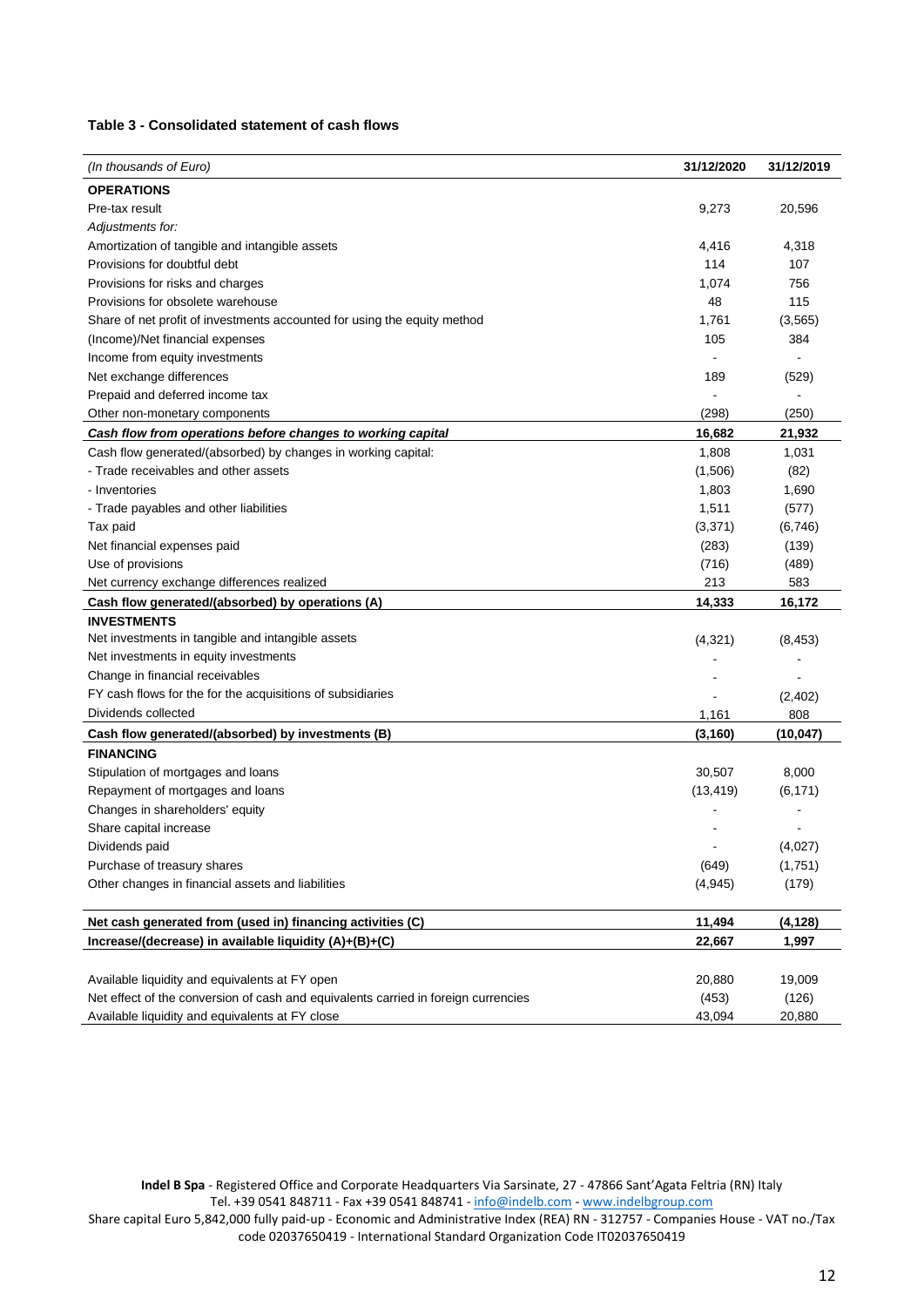# **Table 4 - Income statement of Indel B S.p.A.**

| (In thousands of Euro)                                                             | 31/12/2020 | %        | 31/12/20<br>19 | %        | Var.      | % var.    |
|------------------------------------------------------------------------------------|------------|----------|----------------|----------|-----------|-----------|
| <b>Sales Revenues</b>                                                              | 88,216     | 96.5%    | 112,528        | 98.1%    | (24, 312) | $-21.6%$  |
| Other Revenues and Income                                                          | 3,197      | 3.5%     | 2,178          | 1.9%     | 1,019     | 46.8%     |
| <b>Total Revenues</b>                                                              | 91,413     | 100.0%   | 114,706        | 100.0%   | (23, 293) | $-20.3%$  |
| Purchases and consumption of raw materials, semi-finished and<br>finished products | (51, 134)  | $-55.9%$ | (64, 767)      | $-56.5%$ | 13,633    | $-21.0%$  |
| Costs for services                                                                 | (12,699)   | $-13.9%$ | (15, 313)      | $-13.3%$ | 2,614     | $-17.1%$  |
| Payroll costs                                                                      | (14, 595)  | $-16.0%$ | (16, 776)      | $-14.6%$ | 2,181     | $-13.0%$  |
| Other operating costs                                                              | (1,075)    | $-1.2%$  | (509)          | $-0.4%$  | (566)     | 111.2%    |
| Amortization, provisions and depreciations                                         | (11,629)   | $-12.7%$ | (604)          | $-0.5%$  | (11, 025) | 1825.3%   |
| <b>EBIT</b>                                                                        | 281        | 0.3%     | 16,737         | 14.6%    | (16, 456) | -98.3%    |
| Net financial income/(expense)                                                     | 156        | 0.2%     | (313)          | $-0.3%$  | 469       | $-149.8%$ |
| Income from equity investments                                                     | 1,161      | 1.3%     | 1,616          | 1.4%     | (455)     | $-28.2%$  |
| Pre-tax result                                                                     | 1,598      | 1.7%     | 18,040         | 15.7%    | (16, 442) | $-91.1%$  |
| Income taxes                                                                       | (2,510)    | $-2.7\%$ | (4, 160)       | $-3.6%$  | 1,650     | -39.7%    |
| FY result                                                                          | (912)      | $-1.0\%$ | 13,880         | 12.1%    | (14, 792) | $-106.6%$ |
| Basic and diluted earnings per share (in Euro)                                     | (0.16)     |          | 2.39           |          |           |           |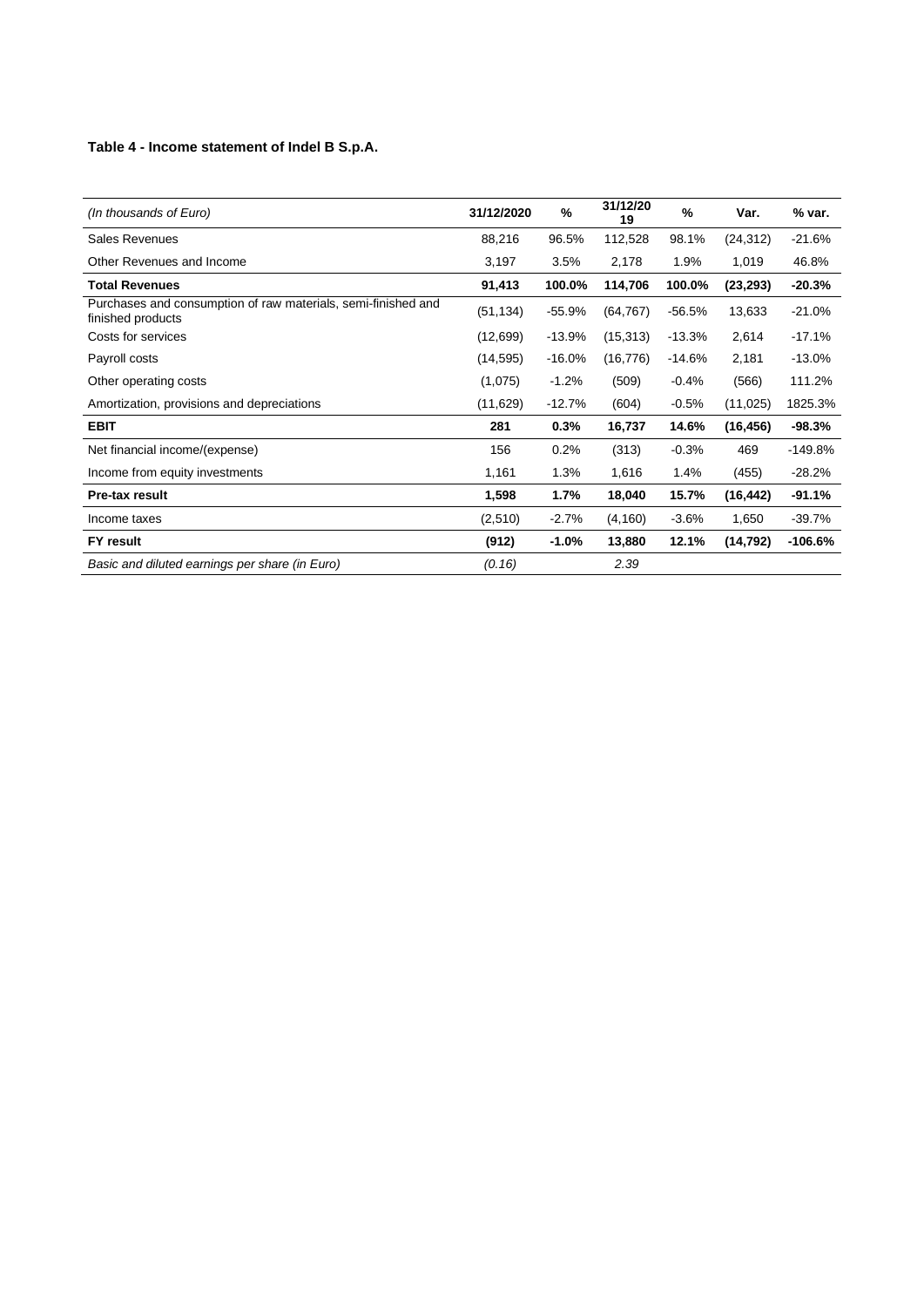**Table 5 - Statement of financial position of Indel B S.p.A.**

| (In thousands of Euro)                      | 31/12/2020 | 31/12/2019 | Var.                     | % var.    |
|---------------------------------------------|------------|------------|--------------------------|-----------|
| <b>ASSETS</b>                               |            |            |                          |           |
| <b>Non-current assets</b>                   |            |            |                          |           |
| Intangible assets                           | 756        | 1,005      | (249)                    | $-24.8%$  |
| Tangible assets                             | 18,550     | 16,594     | 1,956                    | 11.8%     |
| Right of use                                | 2,893      | 3,101      | (208)                    | $-6.7%$   |
| Equity investments                          | 35,540     | 35,540     |                          | 0.0%      |
| Equity investments carried at cost          | 7,392      | 13,759     | (6, 367)                 | $-46.3%$  |
| Other investments                           | 66         | 66         |                          | 0.0%      |
| Non-current financial assets                |            |            |                          |           |
| Other receivables and non-current assets    | 225        | 41         | 184                      | 448.8%    |
| Deferred tax assets                         | 555        | 929        | (374)                    | $-40.3%$  |
| <b>Total non-current assets</b>             | 65,977     | 71,035     | (5,058)                  | $-7.1%$   |
| <b>Current assets</b>                       |            |            |                          |           |
| Inventories                                 | 24,933     | 27,116     | (2, 183)                 | $-8.1%$   |
| Trade receivables                           | 22,301     | 20,454     | 1,847                    | 9.0%      |
| Available liquidity and equivalents         | 35,078     | 19,072     | 16,006                   | 83.9%     |
| Income tax receivables                      | 1,169      | 255        | 914                      | 358.4%    |
| <b>Current financial assets</b>             | 169        | 179        | (10)                     | $-5.6%$   |
| Other receivables and current assets        | 2,402      | 3,795      | (1,393)                  | $-36.7%$  |
| Available-for-sale assets                   |            |            |                          |           |
| <b>Total current assets</b>                 | 86,052     | 70,871     | 15,181                   | 21.4%     |
| <b>TOTAL ASSETS</b>                         | 152,029    | 141,906    | 10,123                   | 7.1%      |
| <b>SHAREHOLDERS' EQUITY AND LIABILITIES</b> |            |            |                          |           |
| Shareholders' equity                        |            |            |                          |           |
| Share capital                               | 5,842      | 5,842      |                          | 0.0%      |
| Reserves                                    | 75,975     | 62,775     | 13,200                   | 21.0%     |
| FY result                                   | (912)      | 13,879     | (14, 791)                | $-106.6%$ |
| <b>Total shareholders' equity</b>           | 80,905     | 82,496     | (1, 591)                 | $-1.9%$   |
| Net minority interest                       |            |            |                          |           |
| <b>Non-current liabilities</b>              |            |            |                          |           |
| Provisions for risks and charges            | 1,919      | 1,707      | 212                      | 12.4%     |
| Employee benefits                           | 870        | 945        | (75)                     | $-7.9%$   |
| Non-current financial liabilities           | 26,315     | 19,245     | 7,070                    | 36.7%     |
| Other non-current liabilities               | 14         | ÷,         | 14                       |           |
| <b>Total non-current liabilities</b>        | 29,118     | 21,897     | 7,221                    | 33.0%     |
| <b>Current liabilities</b>                  |            |            |                          |           |
| Trade payables                              | 19,672     | 19,457     | 215                      | 1.1%      |
| Income tax payables                         |            |            | $\overline{\phantom{m}}$ |           |
| <b>Current financial liabilities</b>        | 17,486     | 12,856     | 4,630                    | 36.0%     |
| Other current liabilities                   | 4,848      | 5,200      | (352)                    | $-6.8%$   |
| <b>Total current liabilities</b>            | 42,006     | 37,513     | 4,493                    | 12.0%     |
| TOTAL SHAREHOLDERS' EQUITY AND LIABILITIES  | 152,029    | 141,906    | 10,123                   | 7.1%      |